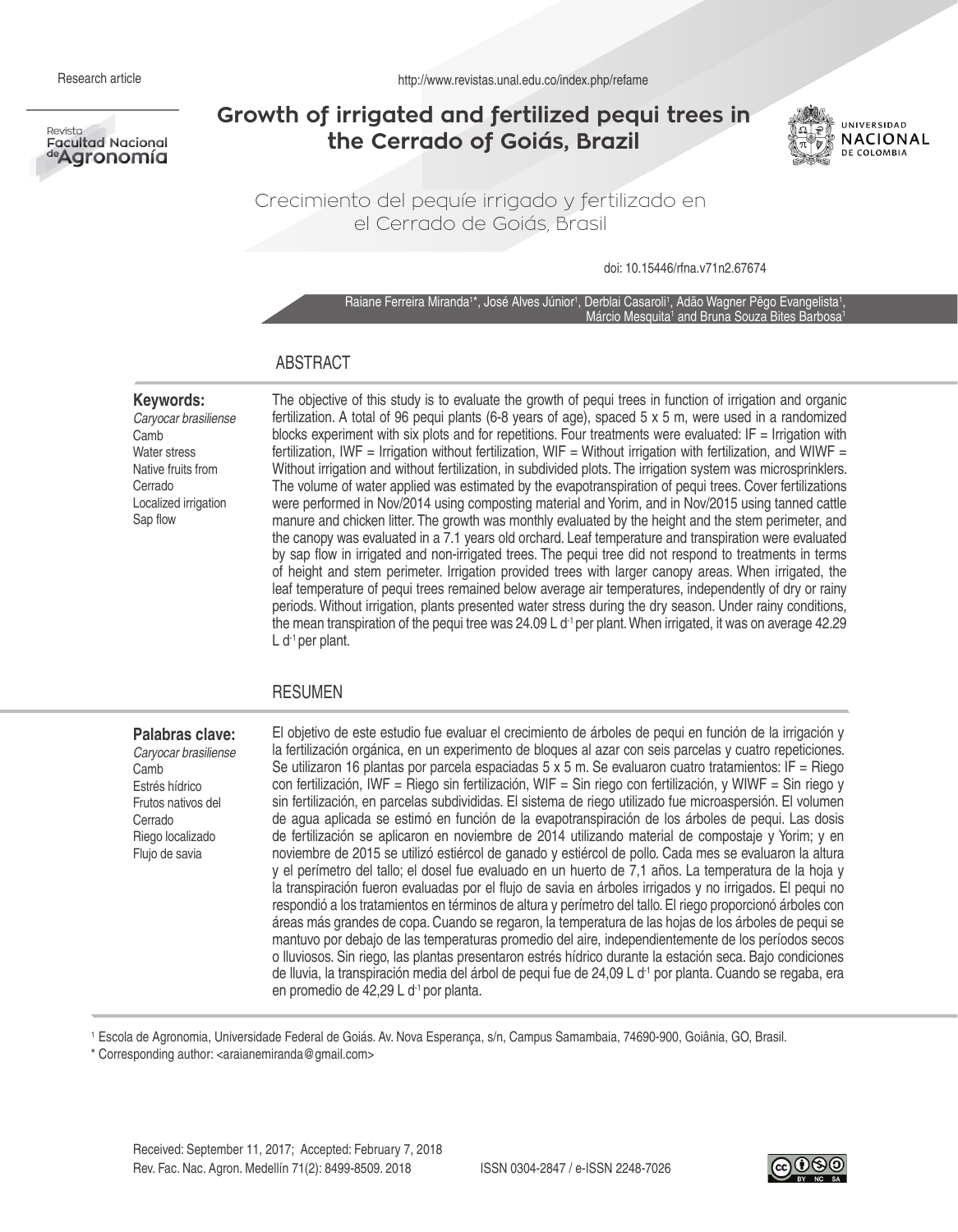mong the fruit trees native from the Cerrado, the pequi tree (*Caryocar brasiliense* Camb.) can be emphasized due to a possibility of using fruits, seeds, leaves and peels in the food, energy and pharmaceutic industry (Pin mong the fruit trees native from the Cerrado, the pequi tree (*Caryocar brasiliense* Camb.) can be emphasized due to a possibility of using fruits, seeds, leaves and peels in the food, energy the industrial use of the fruit is still limited. Adequate management techniques and a long period of juvenility, which begins its production between eight and ten years of age, are issues to the expansion of commercial cultivation (Silva, 2005). As a consequence, commercialization takes place at local fairs and road margins only during the harvest period (October to February). The production is restricted to the regional demand.

For commercial fruit production, producers have adopted techniques such as irrigation and fertilization, which ensures the quality and the productivity of their orchards, as well as the possibility of producing during the offseason (Silva *et al*., 2016). An alternative that has been diffused in fertilizing soils for food production is organic fertilization. The technique may provide improvements in the quality of production and soil without causing damage to the environment (Corrêa *et al*., 2013). Organic fertilizer can be produced by using residues of plants, such as leaves, roots and barks, and residues of animals, such as manures, bones, feathers and viscera, generated by agricultural farms (Nunes, 2009). This is an alternative to the disposal of such waste and a low-cost fertilizer source.

In terms of the ability of native species to respond to a great availability of nutrients in the soil, studies conducted in this area (Haridasan, 2000) indicated a positive response to fertilization. However, few studies quantify the increase in plant growth or characterize all the changes caused by fertilization. Comparing the pequi tree with other fruit trees grown in the Cerrado region, it is believed that, under good soil fertility conditions and absence of water deficit, pequi may develop better, begin the reproductive period earlier, produce during the whole year and provide fruits with better physical-chemical and nutritional qualities (Neto *et al*., 2015).

In view of the above, the objective of this study is to evaluate the response of growth of pequi trees to irrigation and organic fertilization.

## **MATERIALS AND METHODS Description of the experiment**

The study was conducted from January 2015 to December 2016 in an experimental pequi orchard *(Caryocar brasiliense* C.) established in January 2009. Planting details can be obtained in Alves *et al*. (2015). 120 pequi seedlings were transplanted, in a 5 x 5 m spacing, into a 3000 m experimental area at the School of Agriculture of the Federal University of Goiás (EA/UFG) (16°35'12"S, 49�21'14"W, altitude: 730 m), Goiânia, Goiás (GO) state. The soil of the area was classified as a dystrophic Red Latosol with a loam-clayey texture (Table 1). The climate of the region, according to the Köppen-Geiger classification, is Aw: hot and semi-humid with a welldefined dry season. The average annual air temperature is 22.9 �C. The dry season is concentrated from May to September, and the rainy season lasts from October to April, with an annual average of 1520 mm of rainfalls.

**Table 1**. Chemical and physical attributes of the dystrophic red latosol of the experimental pequi orchard area (*Caryocar brasiliense* Camb.).

| рH                   |     | P K             | <b>Ca</b> |                |                                    |      | Mg Al H+Al CEC OM | - V + | Sand               | Silt | Clav |
|----------------------|-----|-----------------|-----------|----------------|------------------------------------|------|-------------------|-------|--------------------|------|------|
| (CaCl <sub>2</sub> ) |     | $mg \, dm^{-3}$ |           |                | cmol <sub>c</sub> dm <sup>-3</sup> |      |                   |       |                    |      |      |
| 4.7                  | 1.7 | 60.0            |           | $10.0$ 4.0 0.0 |                                    | 43.0 | 59.0              |       | 1.5 26.5 31.0 23.0 |      | 46.0 |

H+Al: potential acidity, CEC: cation exchange capacity at pH 7.0, OM: organic matter, V: base saturation.

The experimental design was randomized blocks with 6 plots, analyzed by subdivided plots. The plots consisted of two irrigation levels (with and without irrigation) and the subplots consisted of two fertilization levels (with and without fertilization). Each block contained sixteen plants, eight of which were irrigated and eight were not irrigated. Each subplot was composed of eight plants: four plants grown with and four plants grown without fertilization. The treatments were defined as:

1. Irrigated and fertilized (IF): Application of irrigation using a water depth calculated to restore 100% of the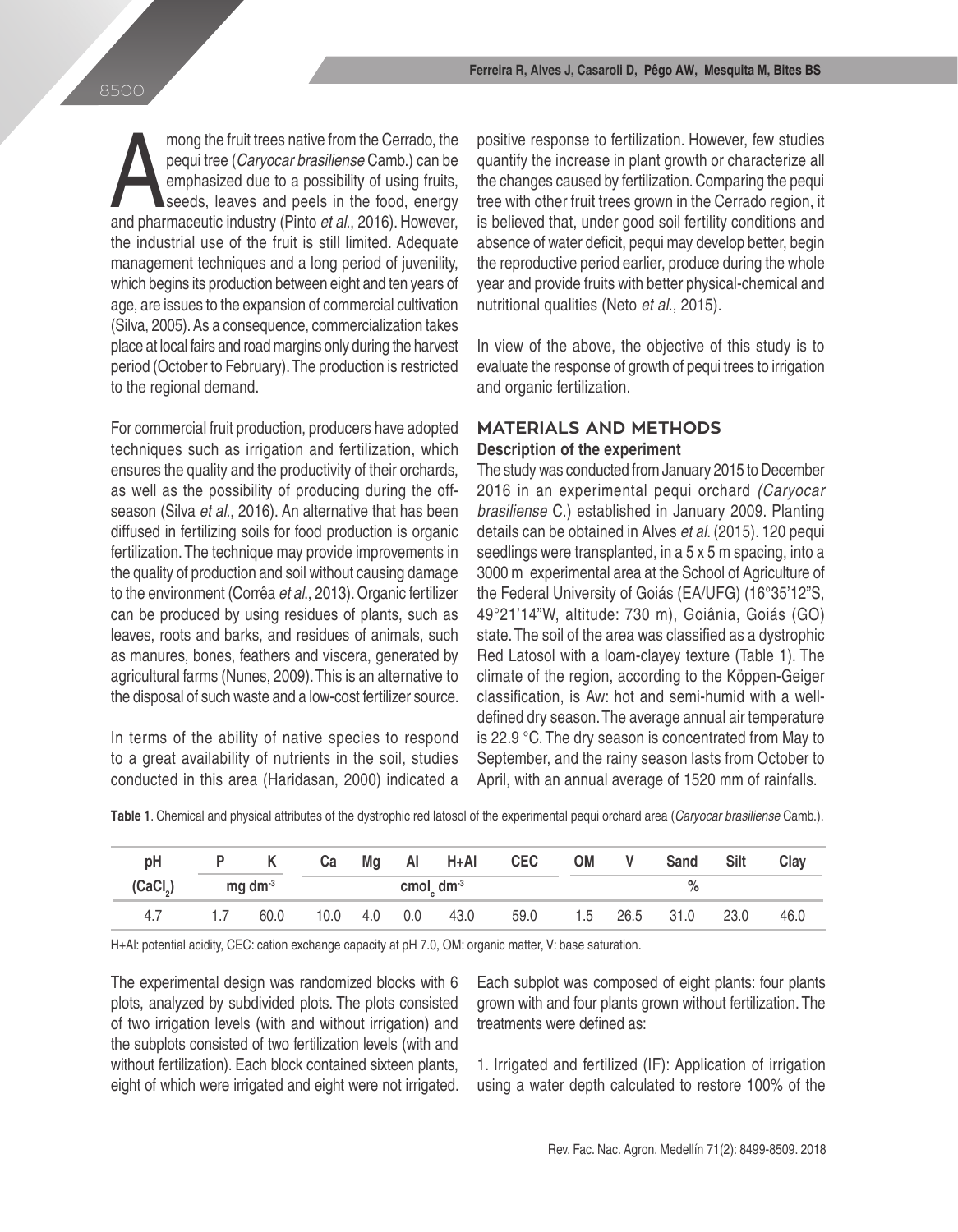evapotranspiration (ETc) during the whole dry season, and organic fertilization with a dose corresponding to the general recommendations made for other fruit plants cultivated in the region (Crisostomo and Naumov, 2009).

2. Irrigated and without fertilization (IWF): Irrigated under the same conditions as IF, but without fertilization.

3. Without irrigation and fertilized (WIF): fertilized under the same conditions of IF, but without irrigation.

4. Without irrigation and without fertilization (WIWF): Cultivation under the natural growth conditions in the Cerrado of Goiás. Thus, water and fertilizer were not supplied to plants.

### **Irrigation and soil water content**

The irrigation treatments (IF and IWF) were irrigated by microsprinklers containing one microsprinkler per plant (working pressure (WP): 10 mca, flow rate  $(q) = 43 L h^{-1}$ , wet ray  $(r) = 2$  m), weekly in 2015 and biweekly in 2016. Irrigation intervals were adopted seeking to deepen the volume of water in the soil applied by irrigation. Irrigation water management was carried out by atmospheric monitoring. The meteorological variables were obtained by the automatic agrometeorological station (HOBO) of the EA/UFG located 350 m from the experimental orchard.  $ET_{\alpha}$  was estimated by the Penman-Monteith model (Allen *et al*., 1998), and the volume of water applied by irrigation (microsprinklers) was calculated by adopting a crop coefficient (K<sub>c</sub>) of 0.9 because it is representative of aged fruit trees cultivated in a spacing similar to that of the pequi orchard (Doorembos and Kassam, 1977; Doorembos and Pruit, 1979). As only 50% of the useful area of each plant was wet, the  $ET_{\alpha}$  was corrected for the calculation of

water volume supplied per plant in each irrigation using the correction coefficient  $K_{\text{loc}} = 0.85$  (Faci and Fereres, 1980). The irrigation criterion was no water restriction, replacing 100% of the maximum evapotranspiration estimated for the orchard.

To monitor the soil water content, two  $ECH<sub>2</sub>O$  sensor batteries (model: EC-5, brand: Decagon) were installed in the canopy projection (0.50 m from the stem) of two pequi plants, one representative of the irrigation treatment and the other of the dry land. The sensors were calibrated according to the manufacturer's recommendation (Decagon) and installed at the depths 0.50, 1.00, 1.50, 2.00 and 2.50 m connected to an Em50 Datalogger. The recordings of the readings were performed every one hour from Sep/2015 to Dec/2016.

In order to adjust the water retention curve in the soil, 15 undisturbed soil samples were collected at the same installation depths of the EC-5 sensor (0.50, 1.00, 1.50, 2.00 and 2.50 m). The samples were saturated, taken to a centrifuge and subjected to rotations corresponding to the tensions -6, -8, -10, -33, -60, -100 and -1500 kPa. Data were adjusted to the Van Genuchten (1980) model using the SWRC software (Dourado et al., 1990). The tensions of -10 and -1500 kPa were considered for water content at field capacity and permanent wilting point, respectively.

### **Fertilization**

Fertilizations were carried out in November. In 2014, the fertilization consisted of the application of 2.5 kg of compost material and 1.0 kg of Yoorin; in 2015, 5.0 kg of cattle manure and 2.5 kg of chicken litter were applied (Tables 2 and 3). The applications were performed within a 0.50 m radius of the plant stem.

**Table 2**. Nutritional composition of the compost and the Yoorin used for the fertilization of the experimental pequi orchard.

|            |      |      | <b>Macronutrients</b> |      |      |  |  |  |
|------------|------|------|-----------------------|------|------|--|--|--|
| Fertilizer | N    | P    |                       | Ca   | Mg   |  |  |  |
|            | $\%$ |      |                       |      |      |  |  |  |
| Compost    | 1.54 | 0.60 | 1.88                  | 0.60 | 0.40 |  |  |  |
| Yoorin     | 0.00 | 7    | 0.00                  | 18   |      |  |  |  |
|            |      |      | <b>Micronutrients</b> |      |      |  |  |  |
| Fertilizer |      | Fe   | Zn                    | Cu   | Mn   |  |  |  |
|            |      | $\%$ |                       |      |      |  |  |  |
| Compost    |      | 750  | 59.60                 | 48   | 250  |  |  |  |
| Yoorin     |      | 0.00 | 5500                  | 500  | 3000 |  |  |  |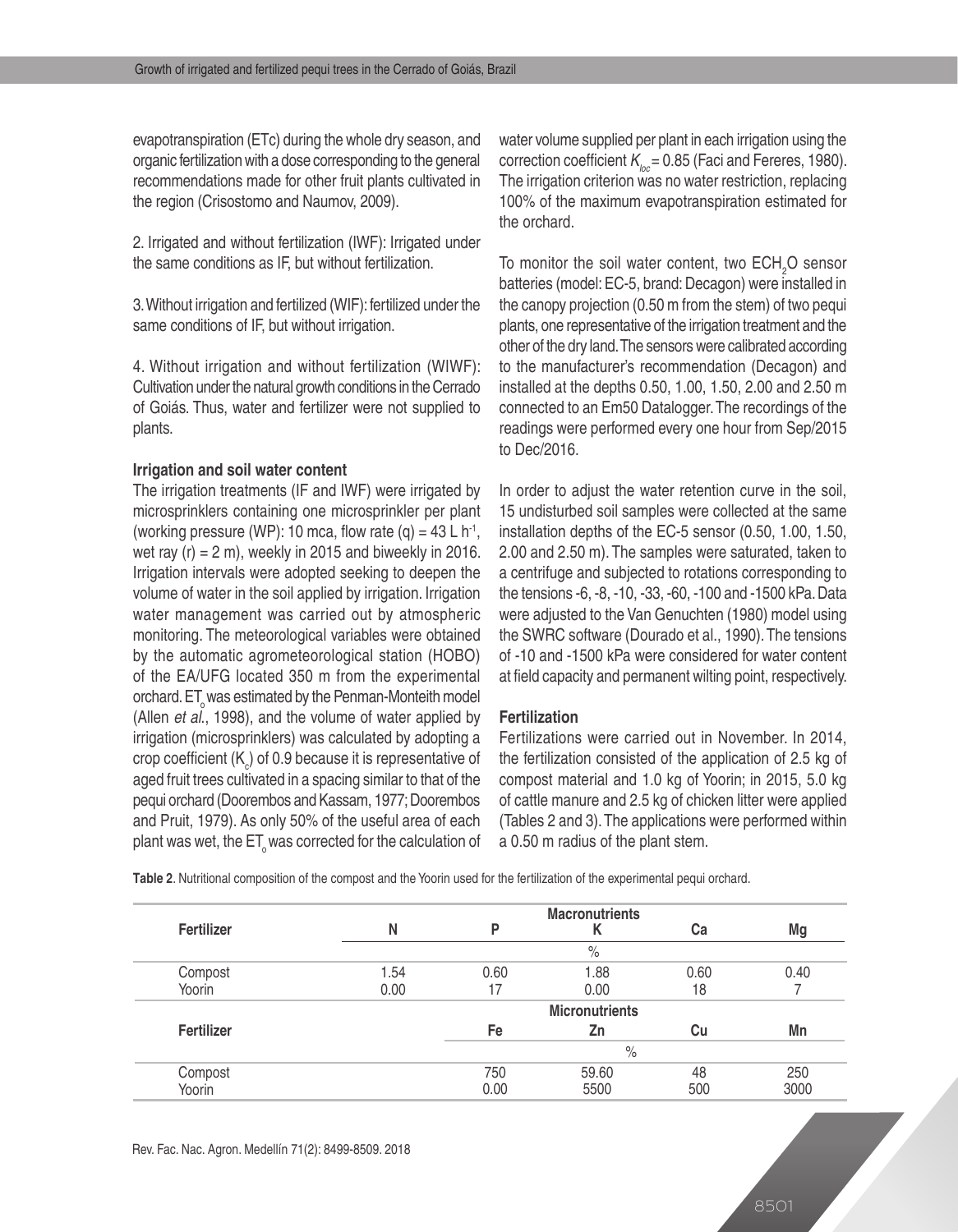|                |      |      | <b>Macronutrients</b> |      |      |  |  |  |
|----------------|------|------|-----------------------|------|------|--|--|--|
| Fertilizer     | N    | P    | Κ                     | Cа   | Mg   |  |  |  |
|                | $\%$ |      |                       |      |      |  |  |  |
| Cattle manure  | 0.84 | 1.08 | 0.40                  | 3.20 | 0.60 |  |  |  |
| Chicken litter | 3.14 | 1.43 | 0.44                  | 2.10 | 0.20 |  |  |  |
|                |      |      | <b>Micronutrients</b> |      |      |  |  |  |
| Fertilizer     |      | Fe   | Zn                    | Cu   | Mn   |  |  |  |
|                |      | $\%$ |                       |      |      |  |  |  |
| Cattle manure  |      | 594  | 98.60                 | 202  | 505  |  |  |  |
| Chicken litter |      | 738  | 738                   | 220  | 232  |  |  |  |

**Table 3**. Nutritional composition of the cattle manure and chicken litter used for the fertilization of the experimental pequi.

After 30 days of application of the organic fertilizer, in December 2015, an analysis of macro and micronutrients was conducted (Malavolta *et al*., 1997; Embrapa, 1997) to perform a nutritional evaluation of pequi trees.

#### **Growing of the pequi trees**

Variations in stem perimeter were monitored monthly between Jan/2015 and Dec/2016. A tape measure was used to measure the stem perimeter at 0.10 m from the soil surface. Monthly, plant height was also measured using an electronic forest clinometer from the soil surface to the highest branch of the plant.

The canopy area was measured in Aug/2015. For this, all the trees of the orchard were individually photographed, placing some object with a known height next to the tree for comparison purposes. The photographs were processed in the software AutoCad 2015 for scale correction using the photographed object as a reference and canopy delimitation using the outline of the tree in the photograph. Then, the area of the object formed by the delimited canopy was obtained.

Growth data were submitted to analysis of variance. The treatments were compared by Snedecor F test and, when necessary, by Tukey test at a 5% level of significance.

### **Water stress**

As a sign of water stress, leaf temperature and sap flow were evaluated in pequi trees. Leaf temperature was monitored biweekly from Nov/2015 to Aug/2016, when the orchard aged 6.9-7.7 years, using a digital infrared laser thermometer (Fluke, model: 59 max+). The readings were always performed in the morning, between 08:00 and 10:00, by sampling three irrigated plants and three other plants in an unirrigated area. Leaf temperature values indicated by the thermometer were compared to the mean air temperature provided by the EA/UFG agrometeorological station at the time of the evaluation (Trentin *et al*., 2011).

Sap flow was monitored between Oct/2015 and May/2016 using Granier heat dissipation probes (HDPs) (1987). In Oct/2015, seven pairs of HDPs were installed: three in pequi plants in the irrigation treatment, three in unirrigated areas, and one unheated HDP to record the natural thermal difference in unirrigated plants. The measurements of thermal differences were performed every 30 seconds and the averages of the readings were stored every 15 minutes in a data acquisition storage system ("datalogger" CR 21X Campbell SCi.). The estimation of sap flow by HDP readings was performed using the equation proposed by Granier (1987).

# **RESULTS AND DISCUSSION Irrigation and soil water content**

For the dry period of 2015, the volumes of water replenished by irrigation were 84.50, 105.63, 126.75, 126.75 and 137.31 L d<sup>-1</sup> per plant from June to October, respectively. In 2016, 88.73, 105.63, 73.94, 95.06 and 95.06 L d<sup>-1</sup> of water per plant were replenished from May to October, respectively (Figure 1).

On average, the volume of water the orchard received by irrigation was 116.95 L  $d<sup>-1</sup>$  per plant in 2015 and 92.24 L d<sup>-1</sup> per plant in 2016, corresponding to a water depth of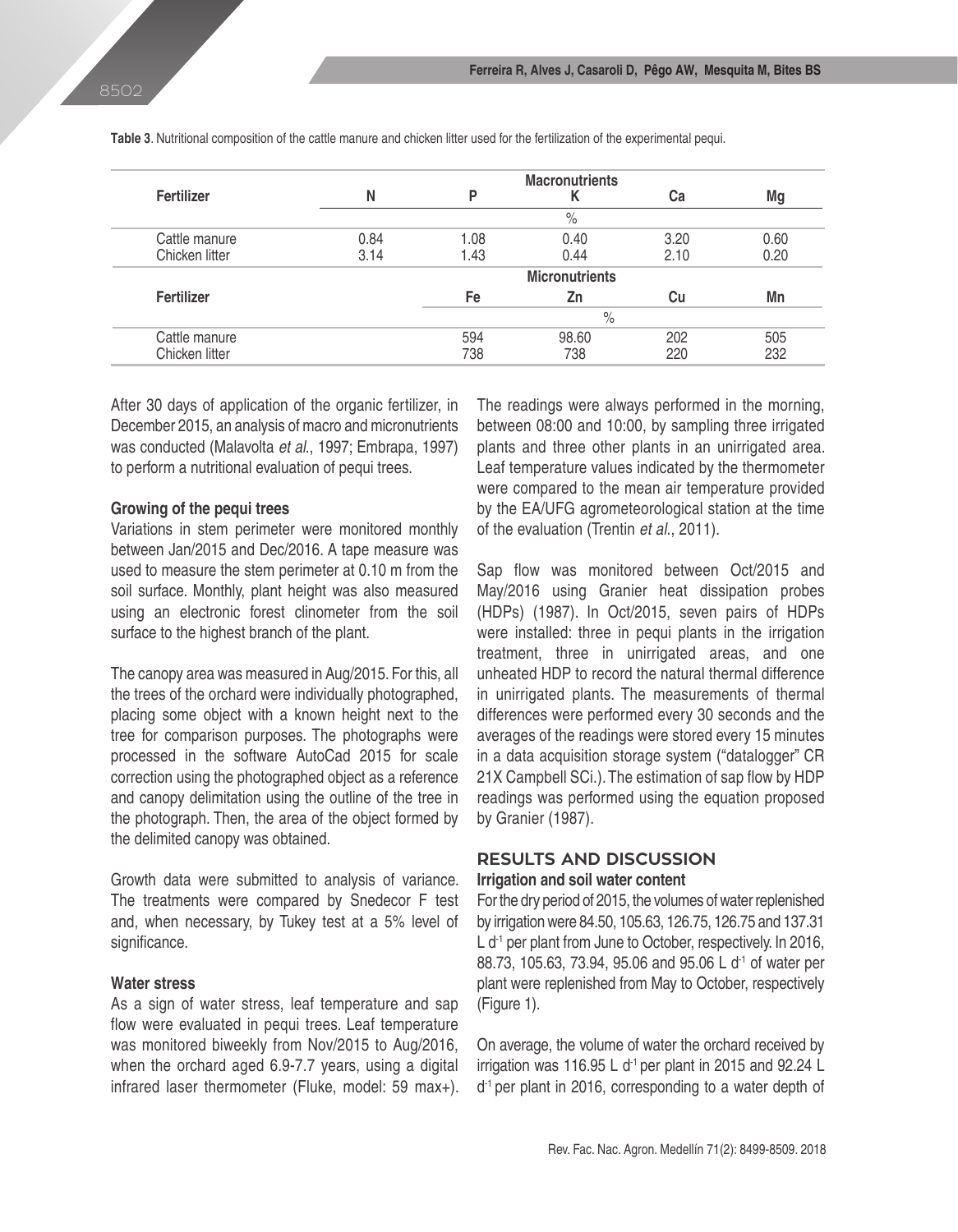9.36 and 7.38 mm, respectively. During this period, the contribution of rainfalls to the water volume received by the orchard was 0.55 mm (2015) and 1.48 mm (2016), while evapotranspiration (ETo) presented values of 5.67 and 5.22 mm d<sup>-1</sup>, respectively. Thus, the balance between the water volume received by the orchard and evapotranspiration during the same period presented a negative balance for non-irrigated plants.



**Figure 1**. Volume of irrigation water provided by microsprinklers in irrigation treatments (IF and IWF) to pequi trees, between the age of 6.4 and 7.8 years and reference evapotranspiration (ET<sub>0</sub>) for June/2015 to Oct/2016.

On the other hand, irrigations performed between 7 and 15 days were sufficient to keep only the 0.5 m surface layer wet, while deeper layers received only rain water (Figure 6).

At the depth of 0.50 m (in the canopy projection of the irrigated plant), the soil water content was replaced by irrigation, and the contribution of rainfalls ranged between  $\theta_{c}$  and the water content considered critical for the crop  $(\theta_{\text{critical}})$ . Between April and May 2016, the water content was close to the  $\theta_{critical}$  (f = 0.7). Between Aug/16 and Sep/16, a biweekly irrigation period, the same behavior was observed. However, the contribution of rainfalls in Oct/16 was sufficient to raise the soil water content above  $\theta_{\text{critical}}$ . At the depth 1.00 m, irrespective of irrigation, the water volume remained below the  $\theta_{\text{pmp}}$ . At 2.00 m, such volume ranged above and below the  $\dot{\theta}_{pmp}$ , while at 2.50 m, although not at  $\theta_{\text{pmp}}$ , soil water content remained below  $\theta_{\text{critical}}$  during the evaluation period.

In the non-irrigated area, at a 0.50 m depth, soil water content remained below the  $\theta_{\text{pmp}}$  until Oct/15. Thereafter, it presented increasing values, remaining above the  $\theta_{\text{critical}}$ , then decreasing again until Apr/16, when it remained below the  $\theta_{\text{critical}}$ . This was due to rainfalls. With the beginning of rains in Oct/16, the soil water volume at the 0.50 m depth presented the same increasing tendency. At the 1.00 m depth, there was an analogous behavior. However, the contribution of rainfalls was sufficient to raise the soil water content little above  $\theta_{\text{pmp}}$  between February and April and November and December 2016. At 1.50 and 2.50 m, the soil water content, although below  $\theta_{_{\sf pmp}}$ in Sep/2015 with the onset of rains in October of that year, remained above the  $\theta_{\text{critical}}$  between December 2015 and April 2016 at the depth 1.50 m and between February and April 2016 at the depth 2.50 m.

#### **Fertilization**

The organic fertilization provided a high K content in pequi leaves. Regarding other nutrients, no significant differences were observed (Figure 2). In fertilized plants, the K content was 78%. In plants without fertilization, it was 60%.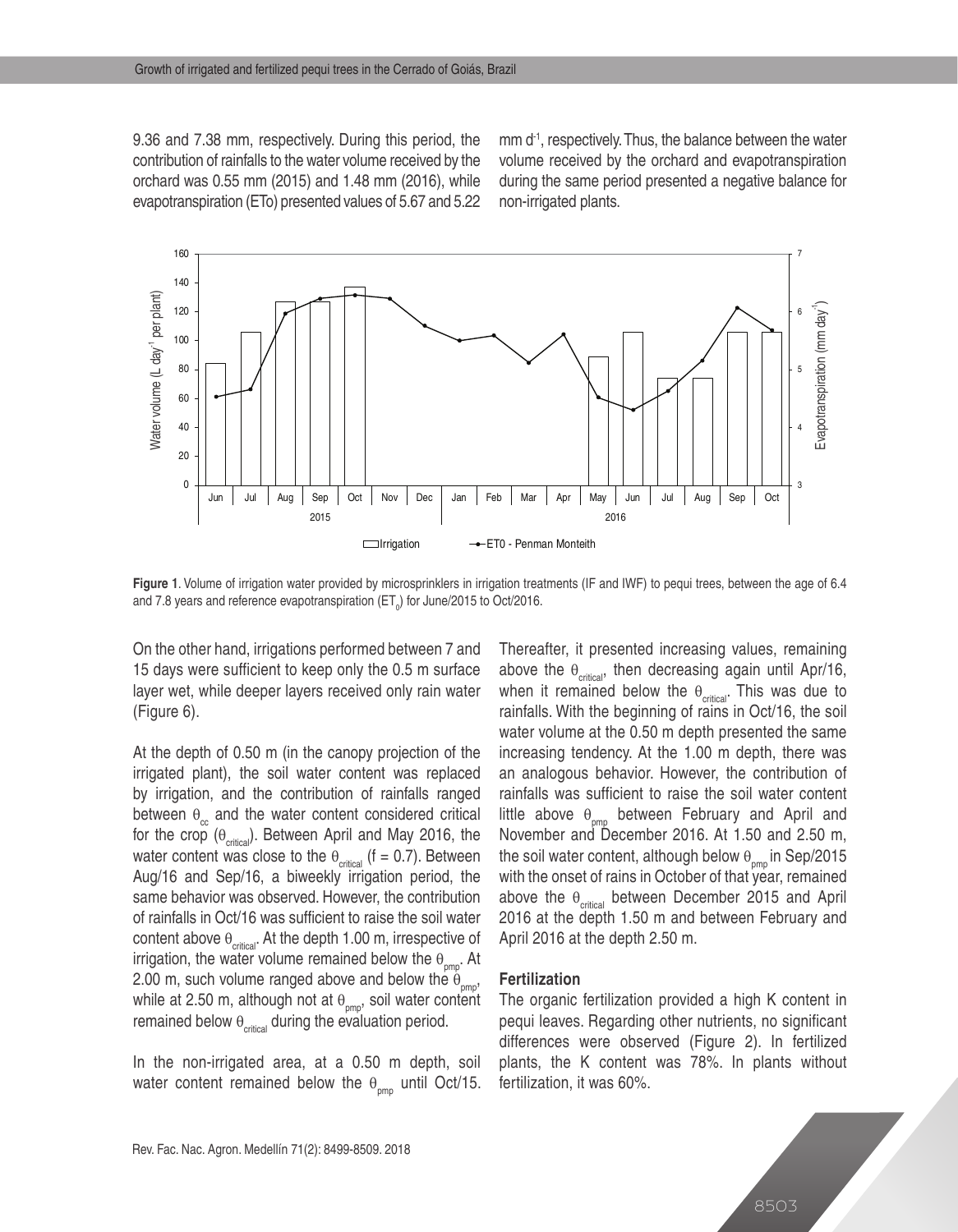



**Figure 2**. A. Macronutrients content; B. Micronutrients content in the plant tissue of pequi plants (*Caryocar brasiliense* Camb.) cultivated using irrigation and organic fertilization (IF) and irrigation without organic fertilization (IWF).

#### **Growing of the pequi trees**

The results obtained showed that there was no significant interaction (*P>* 0.5) between irrigation and fertilization management for the variables plant height and stem perimeter, but that there was a significant effect of irrigation on canopy area (*P*<0.5). At 24 months of evaluation, plant height ranged from 5.26 to 6.41 m (IF), 5.16 to 6.13 m (IWF), 5.16 to 6.04 m (WIF) and 5.25 to 5.98 m (WIWF). The stem perimeter varied from 52.88 to 58.74 cm, 47.17 to 56.82 cm, 48.06 to 55.47 cm and 47.78 to 56.11 cm in the treatments IF, IWF, WIF and WIWF, respectively (Figure 3).

There was a greater stem perimeter in irrigated and fertilized plants (IF) compared to other treatments during the first half of 2015 (Figure 3B). However, during the second half of the year, plants submitted to the other treatments were similar regarding stem perimeter. This is due to a higher availability of energy (average air temperature and radiation) during this period (Figure 3C), in addition to a greater availability of soil water due to the rainfalls beginning on September and lasting up to May (Figure 3). Thus, the plant did not respond to irrigation and organic fertilization in relation to height and stem perimeter. Previous studies also found no significant effects of fertilization and irrigation on plant growth (Alves *et al*., 2013, 2015; Miranda *et al*., 2016). An explanation for such results is that the pequi tree, as a native species from the Cerrado, has drought tolerance mechanisms, such as osmotic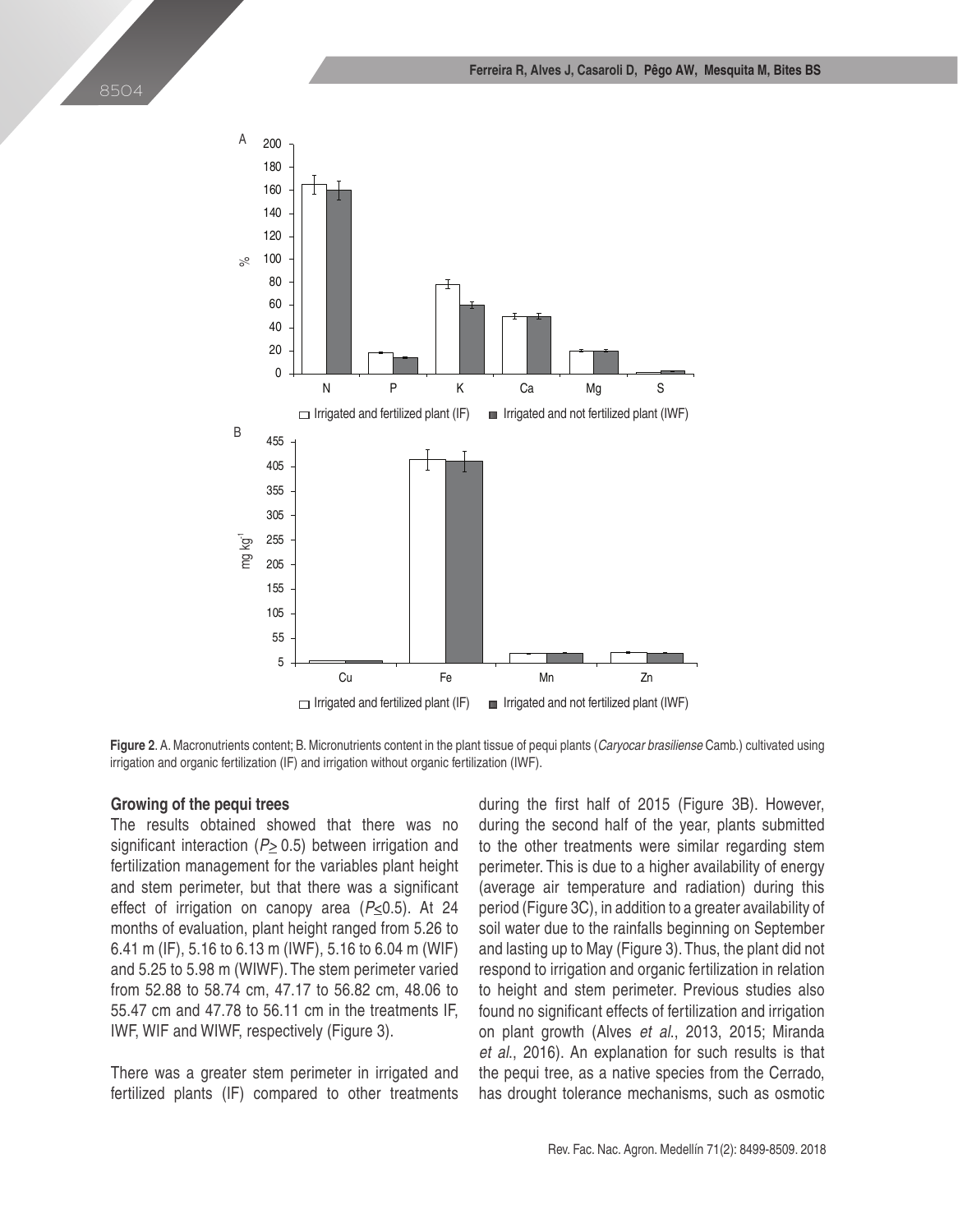adjustment and deep root systems, which maintain its slow growth even during dry season and dry conditions (Sternberg *et al*., 2004; Palhares *et al*., 2010).

In relation to canopy area, values of 13.28, 10.84, 8.34 and 10.17 m were obtained for the treatments IF, IWF, WIF and WIWF, respectively (Figure 4). Ferreira *et al*.



**Figure 3**. A. Plant height; B. Stem perimeter of pequi trees grown in an experimental orchard, between the ages of 6 and 7.9 years; C. Average air temperature and mean monthly solar radiation.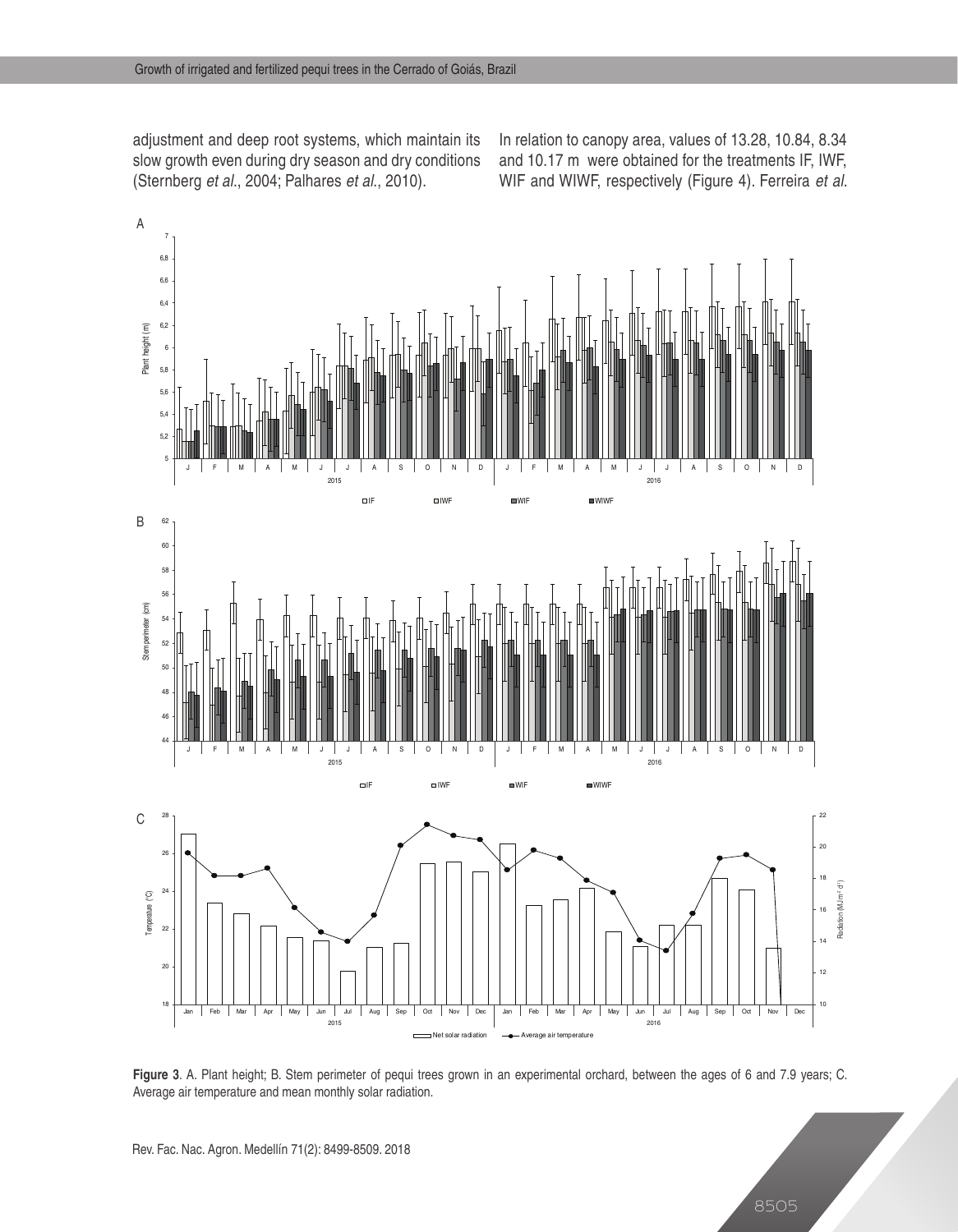(2015) reports that there is a positive and significant correlation between the number of fruits and the canopy projection area of pequi trees.

The authors also evaluated other dendometric characteristics, such as height and diameter, but the canopy area explained the best plant productivity. In this sense, the effects of irrigation on the growth of the canopy area of pequi trees (Figure 4) deserves continued studies, given that it may make the implementation and the productivity of commercial pequi orchards feasible.





#### **Water stress**

Leaf temperature evaluations indicated that treatment plants without irrigation presented water deficit (Figure 5). During the rainy season (Nov/2015-Mar/2016), there was no evidence of water stress. However, from April, a

transition period between the dry and the rainy seasons in the Cerrado of Goiás, there is stress in plants without irrigation. In that month, the leaf temperature was up to 5.90 °C higher than the average air temperature. Even in the irrigated treatment, the interruption of irrigation



**Figure 5**. Average air and leaf temperature of pequi trees, irrigated and not irrigated, cultivated in an experimental orchard, between the ages of 6.10 and 7.6 years.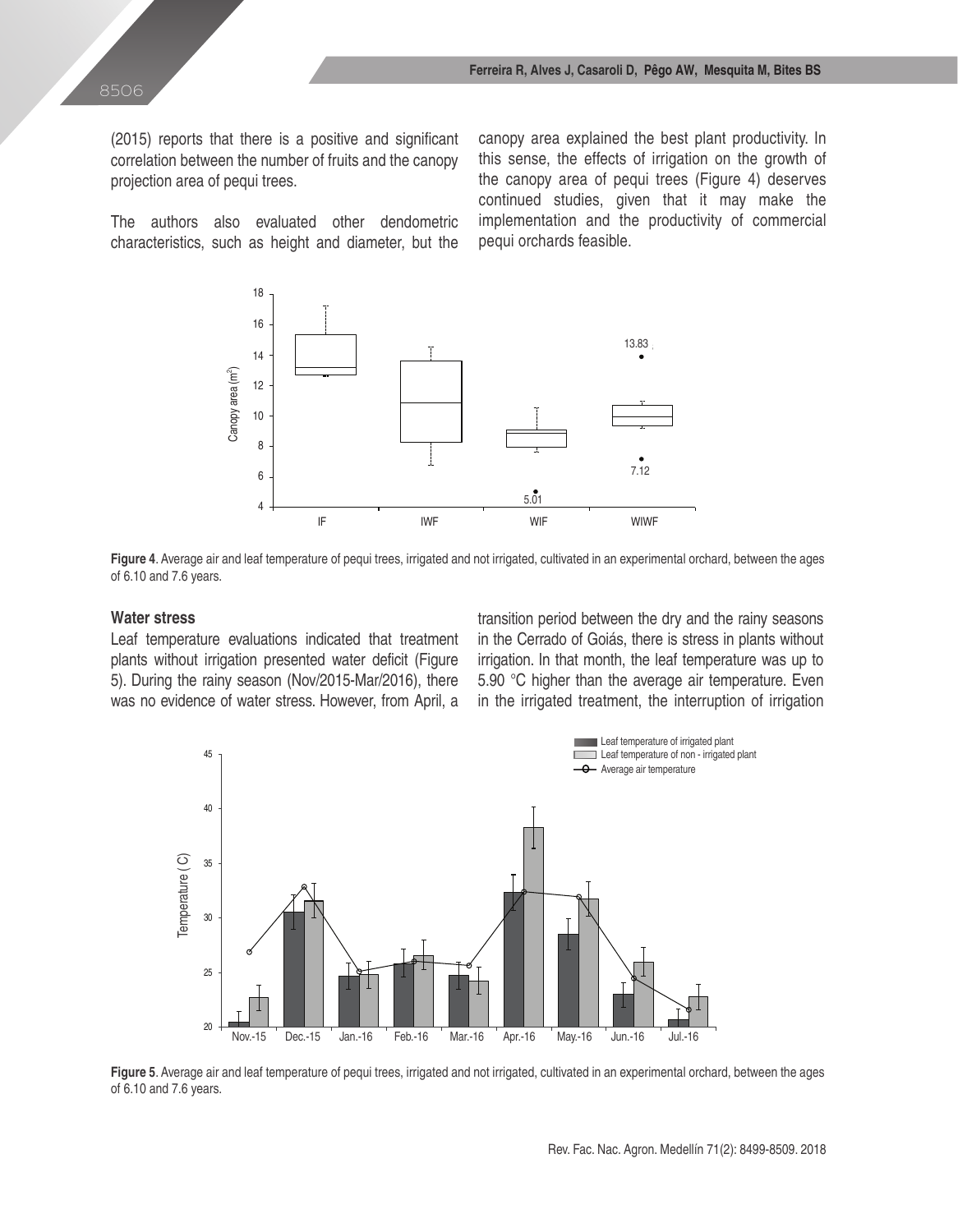during the rainy season made the plant show a tendency to water stress (leaf temperature equivalent to average air temperature) during that same period, which did not occur due to the restart of irrigation in May.

Even the supply of water from rainfalls (Figure 6) was not sufficient to avoid water stress of non-irrigated plants during the first dry months (May-June 2016) (Figure 6). In June and July, the thermal gradient between average leaf and air temperatures was 1.20 and 1.50 °C, respectively. Under irrigation, the mean thermal gradient for the evaluation period was -2.00 °C.

Although the evaluation of leaf temperature as an indicative for water stress (Khatum *et al*., 2015; Brunini and Turco, 2016) is rather widespread, little is discussed about the value of the gradient in which physiological changes occur, especially because this is an information that depends directly on plant sensitivity to water deficit (Taiz and Zeiger, 2004). For the conditions of this study, it was possible to observe water stress in pequi trees in gradients of temperature above 1.20 °C. However, the adaptation of the plant to the edaphoclimatic conditions of the Cerrado of Goiás allowed its growth even under water stress.



**Figure 6**. Soil water content of irrigated and not irrigated soils in the experimental pequi orchard.

During the rainy season (calendar days 277 to 121), the mean sap flow was 39.30 and 23.29 L  $d<sup>-1</sup>$  per plant for irrigated and non-irrigated pequi trees, respectively. With the beginning of the dry season, the flow was  $64.26 \, \text{L}$  d<sup>-1</sup> per plant for irrigated plants, whereas this value was 29.06 L  $d<sup>-1</sup>$  per plant for nonirrigated plants (Figure 7). The occurrence of a higher sap flow during drought is due to a shorter evaluation period under this condition (19 days) associated to the transition period between the end of rainfalls and the beginning of the drought period, ensuring the availability of soil water.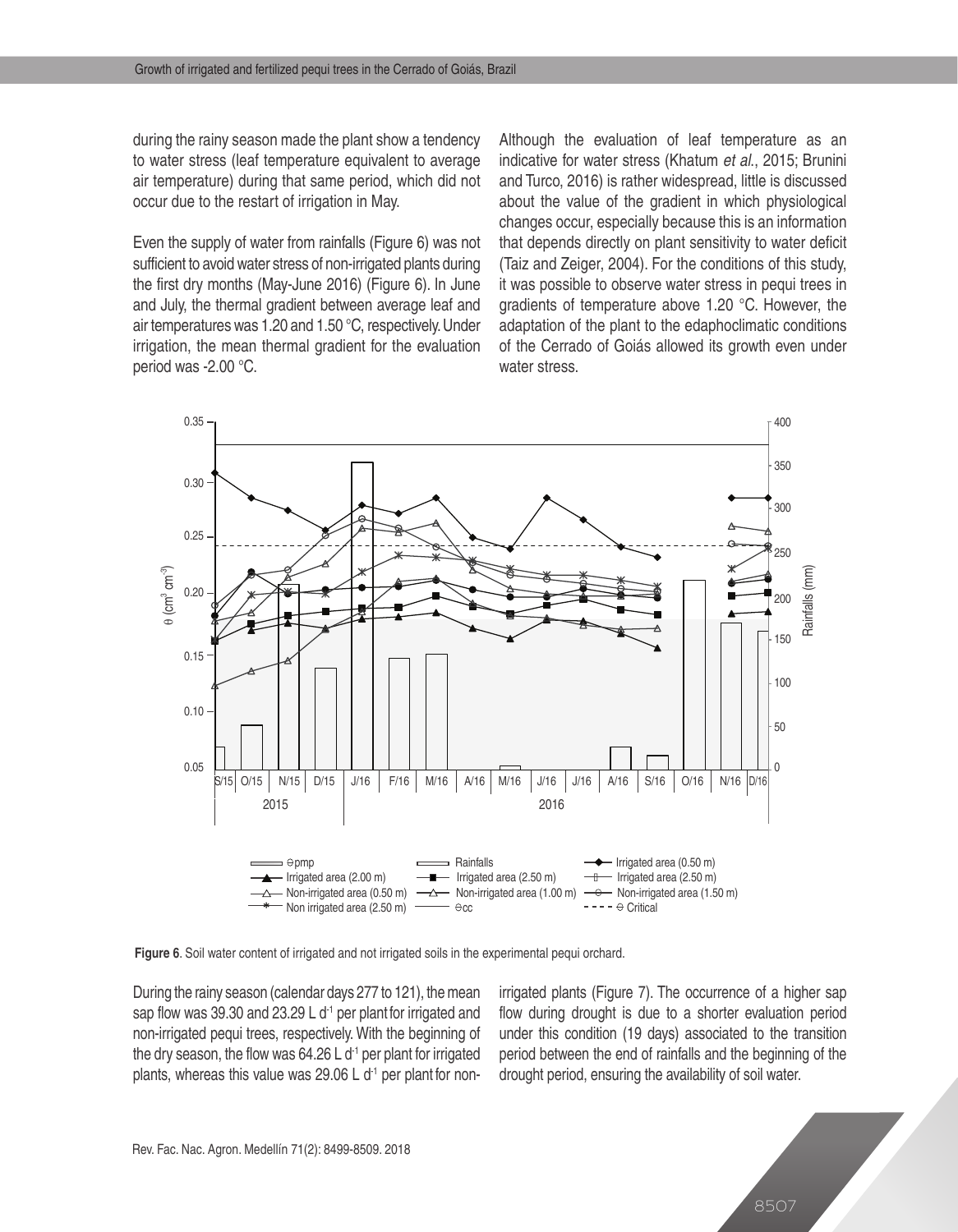

Figure 7. Vapor pressure deficit (VPD) and mean sap flow (MSF) of irrigated and non-irrigated pequi trees cultivated in an experimental orchard between the ages of 6.6 and 7.4 years.

The raw sap flow is associated with plant transpiration. In order to carry sap, there is a need for water stress in the xylem (the main water transport cell in vascular plants) established by transpiration (Pimentel, 2004). Considering the whole evaluation period (calendar days 277 to 142), the mean orchard transpiration was 42.79 and 24.09 L  $d<sup>-1</sup>$  per plant for irrigated plants and plants cultivated without irrigation, respectively. Thus, if irrigated, pequi plants transpire approximately 56% more than under natural conditions in the Cerrado biome.

The effects of soil water content, although at the superficial layer and with a higher content of leaf K due to fertilization, on leaf temperature and sap flow (Figures 6 and 7) of pequi trees suggest that, under irrigation, the pequi tree presents more absorbent roots on the soil surface, which provides the plant with a greater absorption of water and nutrients. Well-supplied potassium plants have a high water use efficiency, while potassium-deficient plants have a low photosynthetic performance due to an irregular stomatal opening, reducing the intake of CO<sub>2</sub> (Silva *et al.*, 2016). In guava trees, the appropriate level of K ranges from 1.7 to 2.0 dag kg-1 (Natale *et al*., 1994). Although guava was initially

considered as rustic as and morphologically similar to pequi trees, they are possibly physiologically different plants with different nutritional requirements, since the fertilized and irrigated pequi tree tolerated water stress.

#### **CONCLUSIONS**

Between 6 and 8 years of age, pequi trees do not respond to irrigation and organic fertilization in terms of growth in height and stem perimeter. On the other hand, irrigation provides trees with larger canopies.

#### **REFERENCES**

Allen RG, Pereira LS, Raes D and Smith M. 1998. Crop evapotranspiration – Guidelines for computing crop water requirements - FAO Irrigation and Drainage Paper 56. FAO 300(9): 109.

Alves Júnior J, Taveira MR, Casaroli D, Evangelista, AWP, Vellame LM and Mozena WL. 2015. Respostas do pequizeiro à irrigação e adubação orgânica. Global Science and Technology 8(1): 47-60.

Alves Júnior J, Taveira MR, Evangelista AWP, Casaroli D and Barbosa LHA. 2013. Crescimento de plantas jovens de pequizeiro irrigadas na região do Cerrado. Revista Agrotecnologia 4(1): 58-73.

Brunini RG and Turco JEP. 2016. Water stress indices for the sugarcane crop on different irrigated surfaces. Revista Brasileira de Engenharia Agrícola e Ambiental 20(10): 925-929. doi: 10.1590/1807-1929